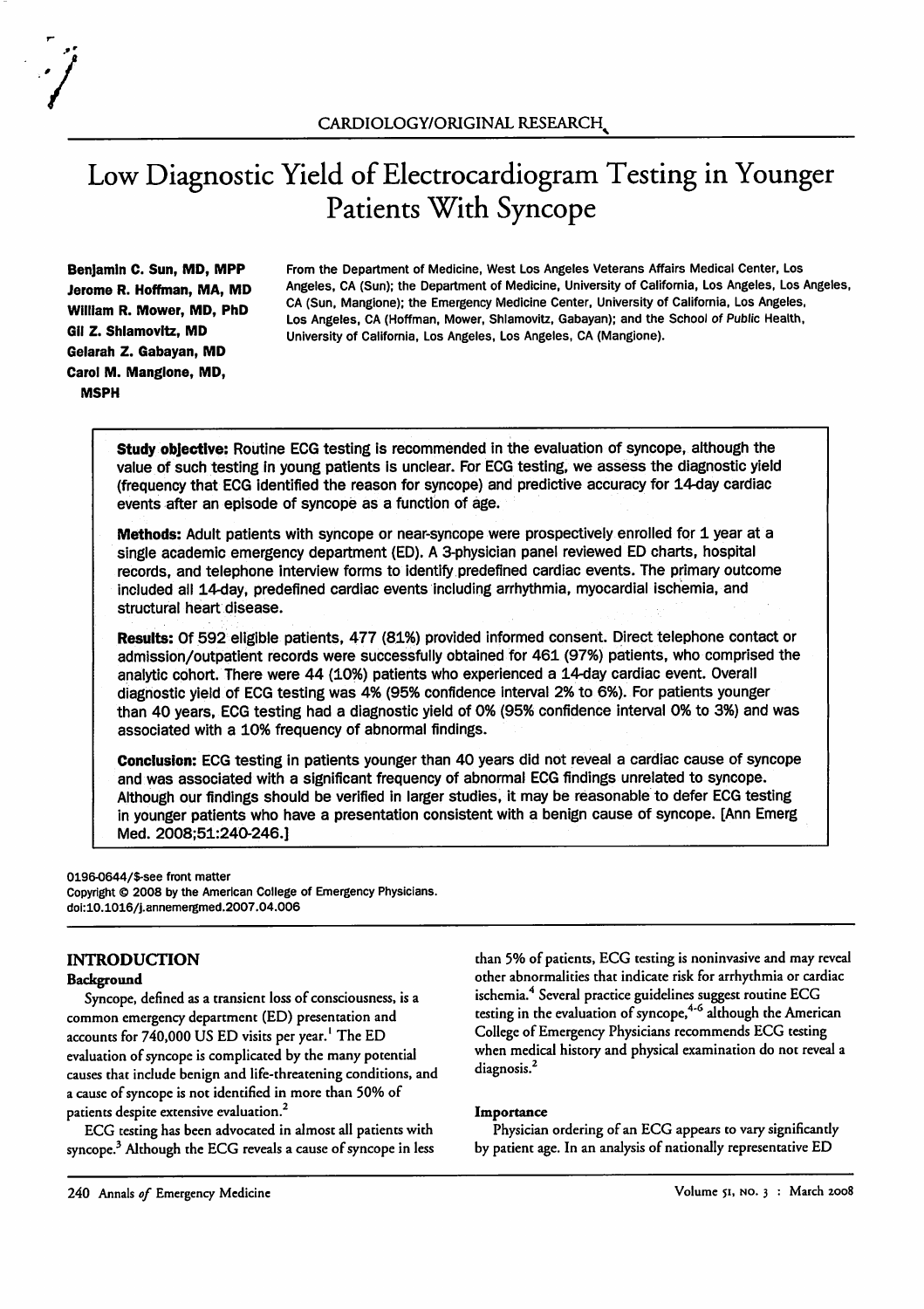### **Sun et al**

#### *Editor's Capsule Summary*

#### **What isalready known onthis topic**

Although a number of published guidelines recommend ECG testing in patients with syncope, the diagnostic vield is low.

#### **What question thisstudy addressed**

This prospective study examined the frequency of ECG abnormalities in emergency department (ED) patients with syncope, whether abnormalities predict subsequent cardiac events, and whether either varies as a function of age.

#### What *this* study adds to our knowledge

The ECG result was abnormal in a significant proportion of the 461 patients but did not reveal a cause of syncope in any of those younger than 40 years.

### **How this might change clinicalpractice**

If confirmed in larger studies, immediate ECG testing may not be necessary in many younger ED patients presenting with syncope.

practice data of patients who presented with syncope, documentation of ECG testing increased from 33% in patients younger than 20 years to 83% in patients older than 80 years.<sup>7</sup> However, the clinical value of ECG testing for syncope as a function of age is not well understood. It is possible that routine ECG testing in a younger, low-risk population canidentify incidental abnormalities without improving diagnostic yield. Such findings may have the potential to trigger unnecessary health care use, including cardiology consultation and hospitalization.

#### *Goals ofThis Investigation*

Using data from a prospective cohort of ED patients with syncope, we describe the diagnostic yield and predictive accuracy of ECG testing as a function of age. We defined diagnostic yield as the frequency that the initial ED ECG identifies a presumed cardiac reason for syncope (eg, ventricular tachycardia). We defined predictive accuracy as the ability of any ECG abnormalities, including nondiagnostic findings, to identify patients at risk of a 14-day cardiac event (eg, ECG finding of sinus rhythm with left bundle branch block in a patient who later develops ventricular tachycardia). We a priori hypothesized that the diagnostic yield and predictive accuracy of ECG testing would be low and associated with a significant frequency of incidental findings in young patients.

#### *MATERIALS AND METHODS*

#### *Study Design and Setting*

This was a single-center, prospective, observational, cohort study that enrolled patients from April 18, 2005, to April 18,

 $2006<sup>8</sup>$  The study site is an urban, academic ED with an emergency medicine residency and an annual volume of 40,000 visits. The study site institutional review board approved the research protocol.

#### **Selection of Participants**

Adult patients with a complaint of syncope or near-syncope were eligible for enrollment. Syncope is defined as a sudden, transient loss of consciousness. Near-syncope is defined as a sensation of imminent loss of consciousness, without actual syncope. The treating resident or attending physician determined patient eligibility for study enrollment.

Exclusion criteria included loss of consciousness related to a witnessed seizure, loss of consciousness after head trauma, ongoing confusion (including baseline cognitive impairment or dementia), intoxication, age younger than 18years, inability to speak English or Spanish, do not resuscitate or do not intubate status, and lack of follow-up contact information.

An ED-based research assistant was available from 8 am to 10 PM, 7 days a week. Research assistants identified all potentially eligible patients by reviewing the ED intake log and querying the charge nurse, attending physicians, and resident physicians as they were evaluating active ED patients. A research assistant explained the goals of the study to eligible patients and obtained written informed consent for enrollment. Retrospective internal quality checks, including medical record review and ED intake log review, demonstrated that 76% of potentially eligible patients were identified and screened. There were no differences in age and sex among potentially eligible patients who were screened and those who were not screened.

After assessing enrolled patients, the treating resident physician completed a structured data form, including history of cardiac comorbidities and ECG findings. Cardiac comorbidities included coronary artery disease, congestive heart failure, aortic stenosis, pulmonary heart disease, or arrhythmia (including ventricular arrhythmia, supraventricular rhythms including atrial fibrillation or flutter, bradycardia, sick sinus syndrome, or implanted pacemaker or defibrillator). Any ECG finding of nonsinus rhythm, left or right bundle branch block, left axis deviation, left or right ventricular hypertrophy, abnormal conduction interval excluding first-degree block, Q/ST/T changes consistent with acute or chronic ischemia, or sinus bradycardia less than 50 beats per minute was considered abnormal (see Appendix E1, available online at http://www.annemergmed.com). The treating physician also noted whether the ECG demonstrated nonspecific ST/T changes in the absence of other abnormalities. Information about age, sex, race, and ethnicity was obtained by research assistants from registration data. A research assistant verified completeness of data forms.

The clinical evaluation data forms were completed by emergency medicine residents with 2 to 4 years of experience. To **assess** the interrater reliability of ECG interpretation, the attending physician independently completed a second data form in a convenience sample of 230 patients. There was 84%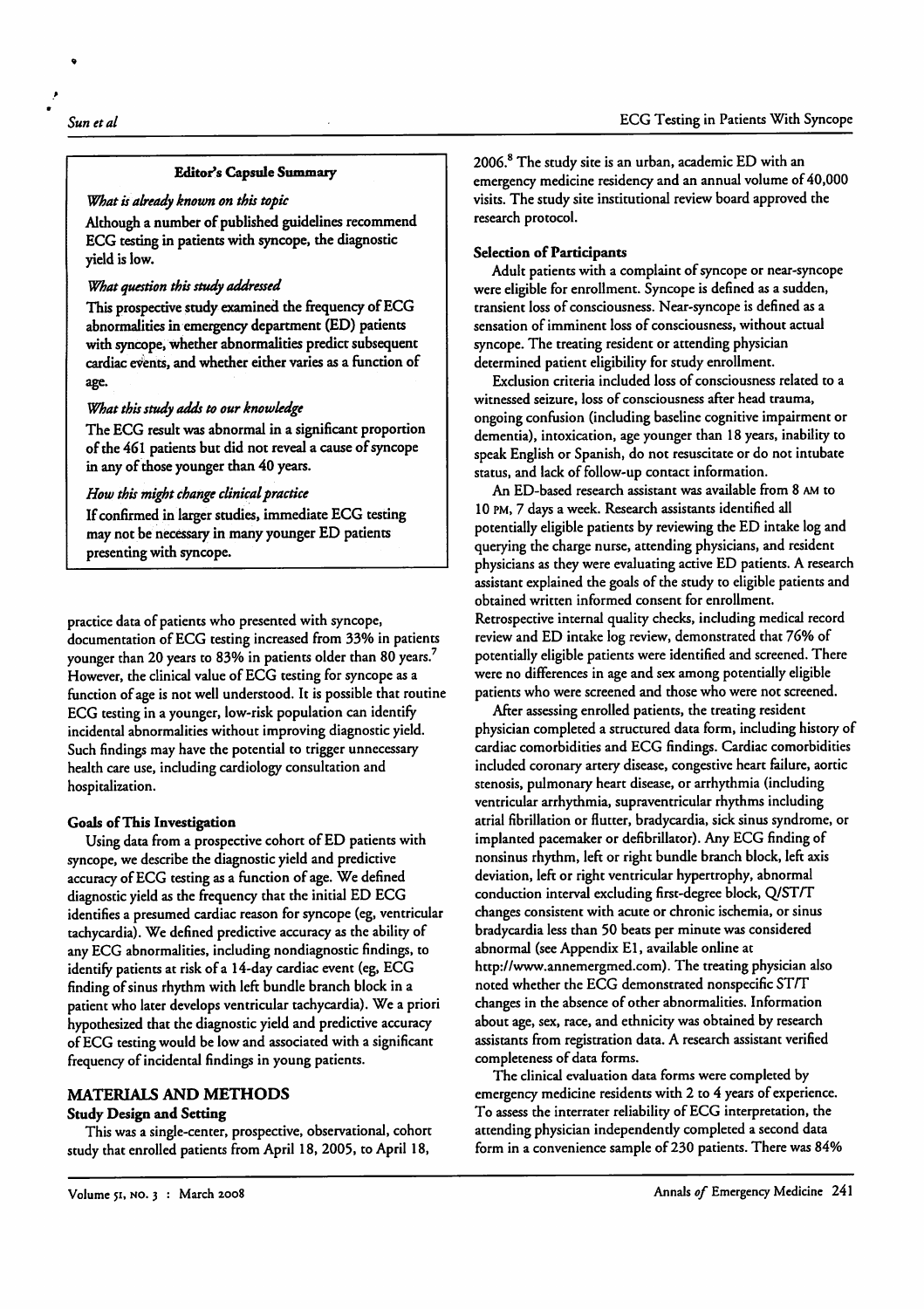agreement on the presence of any ECG abnormality ( $\kappa$ =0.6) and 75% agreement on the presence of either ECG abnormalities or non-specific ST/T changes ( $\kappa$ =0.5).

For patients who did not receive ECG testing as part of routine care, a research assistant obtained patient permission to perform a study ECG. Study ECGs were immediately sealed and were not made available to treating physicians; they were interpreted later by a study investigator (B.C.S.), who was blinded to other aspects of the patient's presentation.

A work group of emergency physicians, cardiologists, internists, and geriatricians identified syncope-related, cardiac conditions forwhich hospital admission may be beneficial, including sudden death, myocardial infarction, arrhythmias, and diagnosis of structural heart disease thought to be related to syncope. The work group identified 14 days as the relevant period for assessing the necessity for acute hospitalization after an episode of syncope.

We consulted with local electrophysiologists to define clinically significant arrhythmias. Arrhythmias included ventricular tachycardia more than 3 beats, sick sinus disease with alternating sinus bradycardia and tachycardia, sinus pause greater than 3 seconds, third-degree atrioventricular block, Mobitz II atrioventricular block, symptomatic supraventricular tachycardia (pulse rate >100 beats/min), symptomatic atrial flutter or fibrillation with rapid ventricular response (pulse rate >100 beats/min), symptomatic bradycardia (pulse rate <60 beats/min), and bradycardia with pulse rate less than 40 beats/min. "Symptomatic" refers to the simultaneous occurrence of dizziness, lightheadedness, hypotension (systolic blood pressure <90 mm Hg), or syncope with an arrhythmia on ECG monitoring. Structural heart disease included aortic outflow obstruction, cardiomyopathy, and heart transplant complications. Admitted patients who required an acute cardiac intervention during their stay were also considered to have a serious outcome. Acute cardiac interventions included pacemaker or defibrillator insertion, coronary angioplasty, and surgery for valvular heart disease.

#### *Outcome Measures*

Direct patient telephone follow-up was performed to identify hospital admissions or anyserious clinical events that occurred outside the study site. We attempted to contact all patients at 14 days after index ED visit for a structured telephone interview bya research assistant. Transcribed summaries of allinpatient and outpatient visits at the study site hospital were available through a computer data system. Inpatient records and discharge summaries were obtained for all patients transferred from the study site ED to other hospitals for admission.

Two emergency physicians independently reviewed available ED documentation, inpatient records, and telephone interview forms for all enrolled patients. Records for all patients identified as potentially experiencing a serious outcome were then reviewed by a panel of 3 emergency physicians. All reviewing physicians were blinded to the structured data forms completed by treating physicians. The treating physician's interpretation of the initial ED ECG was unavailable to the reviewing physicians. Occurrence and timing of cardiac events were determined through panel consensus and recorded on a structured data form.

For patients who experienced a cardiac outcome, the 3-physician panel re-reviewed ED records and ECGs to determine whether ECG testing was diagnostic for the cardiac event. For example, if the panel review identified a patient as experiencing ventricular tachycardia, an ED ECG demonstrating ventricular tachycardia would be considered diagnostic for the event. If, on the other hand, the initial ECG demonstrated sinus rhythm with left bundle branch block and the patient developed ventricular tachycardia later in the hospital stay, then the initial ED ECG would be considered nondiagnostic. The classification of ECGs as diagnostic or nondiagnostic was made by panel consensus.

#### *Primary Data Analysis*

We analyzed age by 20-year intervals (18 to 39; 40 to 59; 60 to 79;  $\geq$ 80 years) that included similar numbers of patients. We performed descriptive and univariate analyses using contingency tables and Fisher's exact test for categorical data. The ECG diagnostic yield is presented as a function of age.

We determined the predictive accuracy of ECG findings by calculating the sensitivity, specificity, negative predictive value, and positive predictive value of ECG abnormalities, including nondiagnostic findings, to identify patients with 14-day cardiac events. "True positive" classification included diagnostic ECGs, as well as abnormal ECGs that did not reveal a cause of syncope in patients who experienced a cardiac event. For example, a patient with an ECG finding of left bundle branch block who later developed ventricular tachycardia on monitoring would be classified asa "true positive." For the purpose of calculating test characteristics, an abnormal ECG finding was classified as a "false positive" if it occurred in a patient who did not have a 14-day cardiac event. For example, an ECG finding of left bundle branch block in a patient who did not experience the primary outcome would be considered a "false positive." In the primary analysis, we used ECG interpretations by the treating resident physicians.

In a sensitivity analysis, we assessed the effects of including nonspecific ST/T findings on ECG predictive accuracy. Finally, we assessed whether ECG predictive accuracy was dependent on the clinical experience of the treating physician (resident versus attending).

The study sample size was powered to externally validate a previously published clinical decision rule<sup>8</sup>; this report is a planned secondary analysis of the study data.

Data management and statistical analyses were conducted using SAS software, version 9.1 (SAS Institute, Inc., Cary, NC). Tests characteristics and associated 95% confidence intervals (CIs) were calculated using a publicly available SAS macro.<sup>9</sup>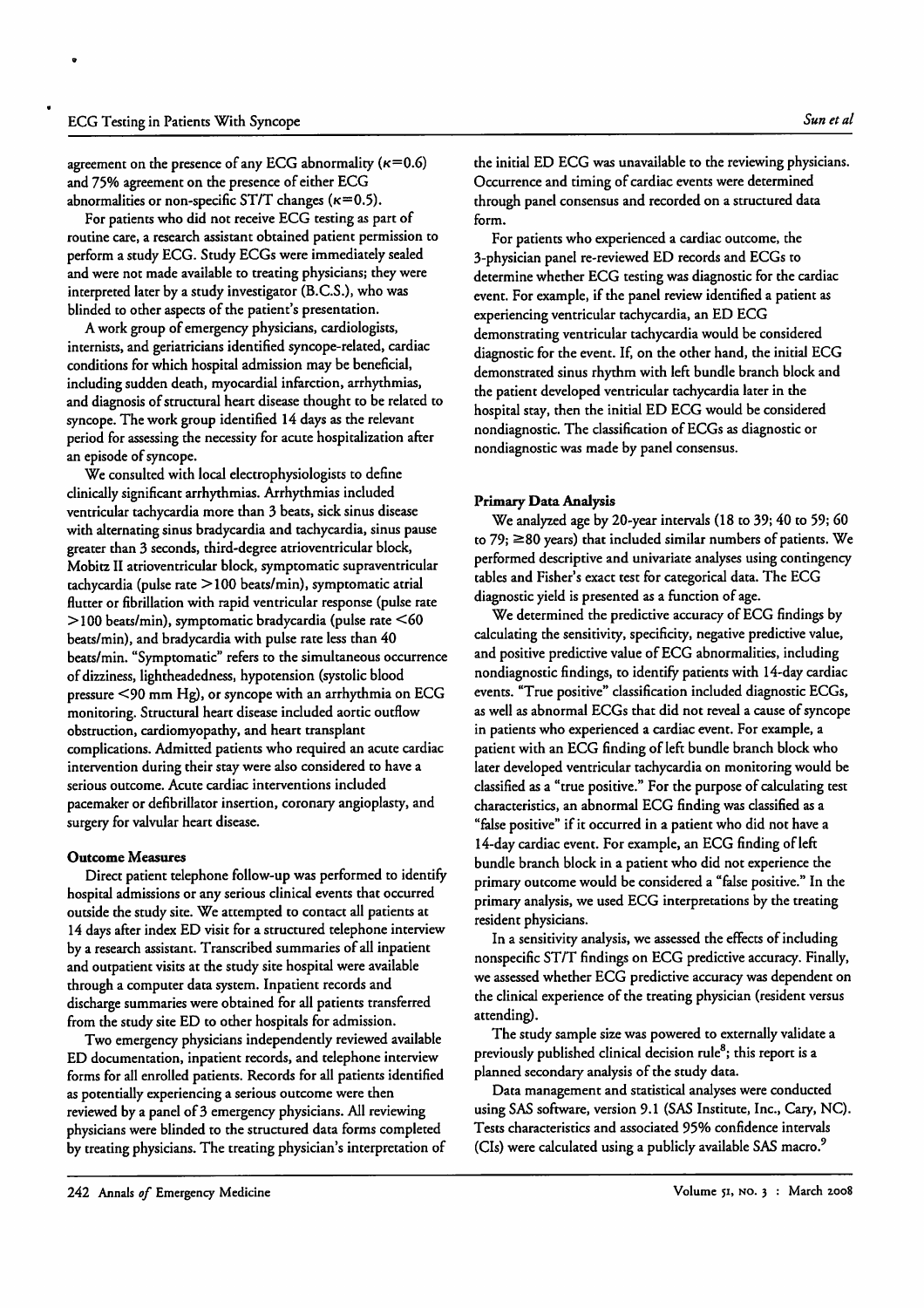#### *Table 1.* Demographic characteristics.

| <b>CharacterIstics</b>                      | Age Group, y           |                 |                   |                 |               |  |  |
|---------------------------------------------|------------------------|-----------------|-------------------|-----------------|---------------|--|--|
|                                             | All Patients $(n=461)$ | $18-39$ (n=133) | $40 - 59$ (n=105) | $60-79$ (n=114) | $≥80$ (n=109) |  |  |
| Any cardiac history*                        | 139 (30)               | 7(5)            | 21(20)            | 46 (40)         | 65 (59)       |  |  |
| Male*                                       | 204 (44)               | 39 (29)         | 51 (49)           | 64 (56)         | 50 (46)       |  |  |
| Hispanic*                                   | 43 (9)                 | 19 (14)         | 14(13)            | 8(7)            | 2(2)          |  |  |
| Nonwhite                                    | 101 (22)               | 31(23)          | 27 (26)           | 21(18)          | 22 (20)       |  |  |
| Chief complaint of syncope <sup>†</sup>     | 160 (65)               | 98 (74)         | 62 (59)           | 69 (61)         | 70 (64)       |  |  |
| Any 14-day cardiac events*                  | 44 (10)                | 2(2)            | 10 (10)           | 14 (12)         | 18 (17)       |  |  |
| Arrhythmia                                  | 33(7)                  | 1(1)            | 7(7)              | 12 (11)         | 13 (12)       |  |  |
| Myocardial ischemia                         | 2(1)                   | 0               | 0                 | 1(1)            | 1(1)          |  |  |
| Aortic outflow obstruction                  | 5(1)                   | 0               | 1(1)              | 0               | 4(4)          |  |  |
| Cardiomyopathy                              | 2 (1)                  | 1(1)            | 1(1)              | O               | 0             |  |  |
| Heart transplant complication               | 2(1)                   | 0               | 1(1)              | 1(1)            | 0             |  |  |
| Missing ECG*                                | 31(7)                  | 25(19)          | 6 (6)             | O               | 0             |  |  |
| Study ECG* <sup>+</sup>                     | 40 (9)                 | 32(24)          | 7 (7)             | 1(1)            | 0             |  |  |
| Abnormal ECG*                               | 127 (28)               | 15(11)          | 20(19)            | 43 (38)         | 49 (45)       |  |  |
| Nonnormal ECG <sup>*5</sup>                 | 165 (36)               | 20(15)          | 25(24)            | 59 (52)         | 61 (56)       |  |  |
| Diagnosis made by ECG*                      | 17(4)                  | 0               | 5(5)              | 6(5)            | 6(6)          |  |  |
| 95% CIs                                     | $2 - 6$                | $0 - 3$         | $2 - 10$          | $2 - 11$        | $3 - 11$      |  |  |
| hetsaibni ara No. (%) avent whara indicated |                        |                 |                   |                 |               |  |  |

All data are No. (%) except where indicated.

\*Difference by age group: P<.01 on  $\chi^2$  testing. Versus chief complaint of near syncope.

\*ECG not ordered by treating physicians; ECG was obtained for study purposes only.

sSee Materials and Methods: nonnormal ECG includes all abnormal ECGs, as well as ECGs that include nonspecific ST/T-wave changes.

#### *RESULTS*

Of the 709 patients who were screened during the study period, 592 (83%) were eligible, and 477 (81%) provided informed consent to participate. Of the 117 ineligible patients, reasons for exclusion included witnessed seizure (12%), head trauma (12%), alcohol intoxication (9%), age younger than 18years (21%), inability to speak English or Spanish (12%), and do not resuscitate or do not intubate status (4%); some patients met more than 1 exclusion criterion. We found no important differences in age, sex, race, or ethnicity between eligible patients who provided or declined informed consent. Direct telephone follow-up was obtained for 436 (91%) patients. Of the remaining patients, 25 (6%) had available inpatient or outpatient data available for at least 2 weeks after the date of enrollment, and 16 (3%) had no available follow-up information. Patients without any available follow-up information were younger and more likely to be of nonwhite race compared with patients with follow-up information. The final analytic cohort included 461 patients whohadavailable follow-up information.

Study sample characteristics are presented in Table 1. Frequency of cardiac comorbidities, cardiac events, and abnormal ECGs increased as a function of age. The overall cardiac event rate was 10%. Of the total cohort, 7% of patients did not receive an ECG as part of routine care and refused a study ECG, although all patients older than 60 years received ECG testing. All patients who experienced a 14-day cardiac event received ECG testing. ECG testing was diagnostic for a cardiac reason for syncope in 4% of all patients, but the ECG did not identify any cardiac causes of syncope in patients younger than 40 years.

Table 2 presents the predictive accuracy of ECG testing. Specificity decreased with advancing age, and the point estimate for positive predictive value was lowest in the youngest age interval. CIs for estimates of sensitivity were wide because of the low prevalence of events. Specificity, positive predictive value, and negative predictive value varied minimally when we included the presence of nonspecific, ST/T changes on ECG testing. There were no important differences in ECG test characteristics when interpreted by a resident or attending physician.

Description and frequency of "false-positive" ECG abnormalities are presented in Table 3. There were 13 (10%) false-positive ECG findings in the youngest age group; 2 patients were admitted to the hospital for concern of Brugada's syndrome, and 1 patient received outpatient cardiology evaluation for a shortened PR interval. All 3 of these patients were thought to have vasovagal syncope by consulting cardiologists and discharged home without antiarrhythmic medication or further cardiac testing. None of these patients were thought to have Brugada's syndrome or an accessory pathway by the consulting cardiologists.

### *LIMITATIONS*

We performed a prospective, cohort study designed to minimize selection bias through high rates of screening (76%), enrollment (81%), and follow-up (97%), and the observed frequency of short-term, cardiac events is similar to that of other recently reported ED cohorts.<sup>10,11</sup> However, our study has several potential limitations.

We enrolled patients with syncope and near-syncope because the diagnostic evaluation is similar for both of these conditions.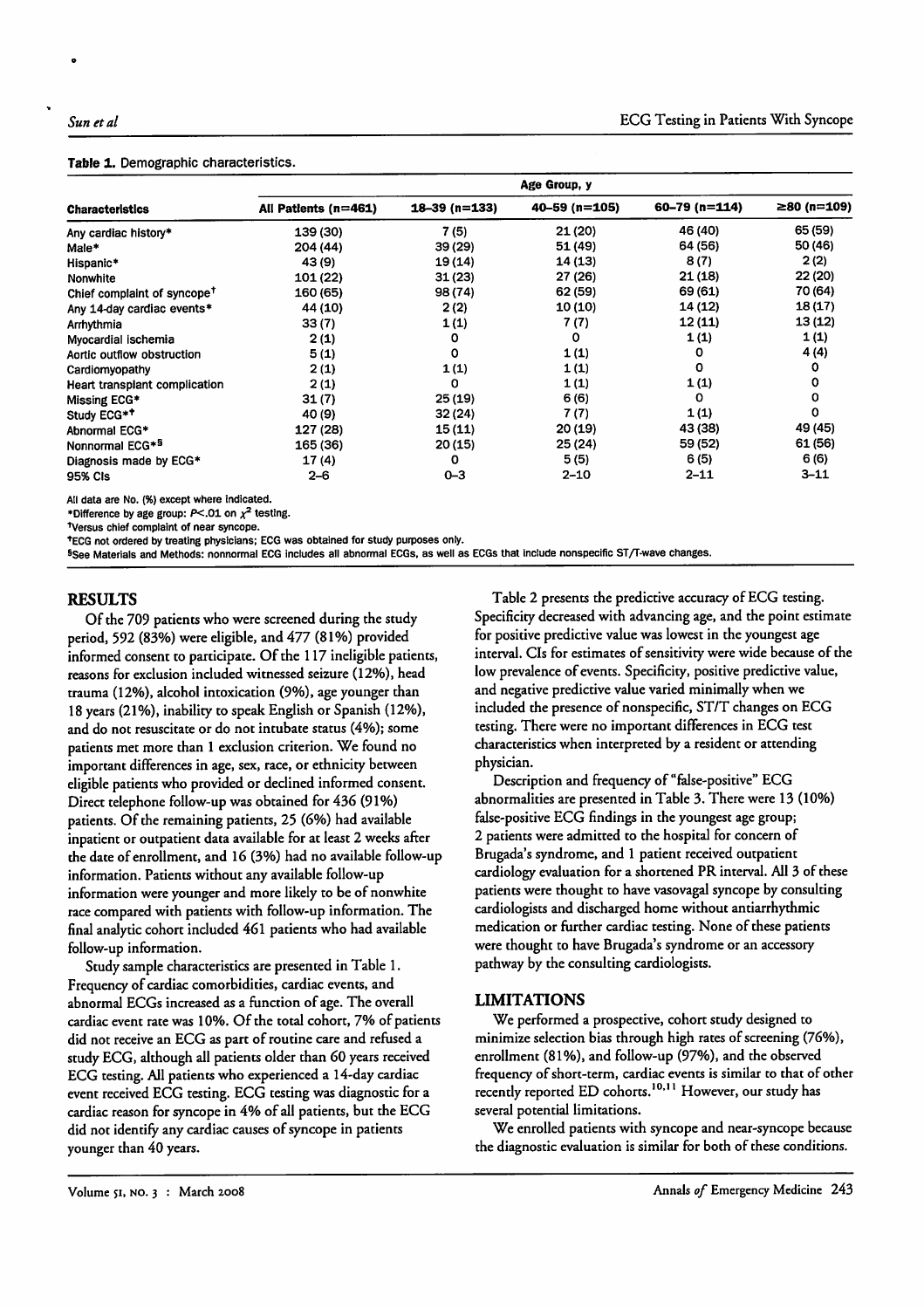## ECGTesting in Patients With Syncope **Sun et al**

#### *Table* 2. ECG test characteristics.

| Age Group, y                                                                          | $N^*$ | <b>Sensitivity</b><br>(95% CI) | <b>Specificity</b><br>(95% CI) | <b>Positive Predictive</b><br><b>Value (95% CI)</b> | <b>Negative Predictive</b><br><b>Value (95% CI)</b> |
|---------------------------------------------------------------------------------------|-------|--------------------------------|--------------------------------|-----------------------------------------------------|-----------------------------------------------------|
|                                                                                       |       |                                |                                |                                                     |                                                     |
| Full cohort (N=461), abnormal ECG result                                              |       |                                |                                | $7(0-32)$                                           | 99 (94-100)                                         |
| 18-39                                                                                 | 108   | 50 (1-99)                      | 87 (79-93)                     |                                                     |                                                     |
| 40-59                                                                                 | 99    | 90 (55-100)                    | 88 (79-94)                     | 45 (23-68)                                          | 98 (93-100)                                         |
| 60-79                                                                                 | 114   | 71 (42-92)                     | 67 (57–76)                     | $23(12-39)$                                         | 94 (86-98)                                          |
| $\geq 80$                                                                             | 109   | 72 (47–90)                     | 60 (50-71)                     | 27 (15-41)                                          | 92 (82-97)                                          |
| Full cohort (N=461), abnormal ECG result or<br>nonspecific ST/T-wave changes          |       |                                |                                |                                                     |                                                     |
| 18-39                                                                                 | 108   | 100 (16-100)                   | 83 (74-90)                     | $10(1-32)$                                          | 100 (96-100)                                        |
| 40-59                                                                                 | 99    | 90 (55-100)                    | 82 (72–89)                     | $36(18 - 57)$                                       | 99 (93-100)                                         |
| 60-79                                                                                 | 114   | 86 (57–98)                     | 53 (43 - 63)                   | $20(11-33)$                                         | 96 (87-100)                                         |
| $\geq 80$                                                                             | 109   | 83 (59-96)                     | 49 (39-60)                     | 25 (14-37)                                          | 94 (83-99)                                          |
| Attending and resident physician evaluation<br>available $(n=230)$                    |       |                                |                                |                                                     |                                                     |
| Attending physician evaluation, abnormal ECG result                                   |       |                                |                                |                                                     |                                                     |
| 18-39                                                                                 | 57    | $0(0-98)$                      | 88 (76-95)                     | $0(0-41)$                                           | 98 (89-100)                                         |
| $40 - 59$                                                                             | 50    | $50(7-93)$                     | 80 (66-91)                     | $18(2 - 52)$                                        | 95 (83-99)                                          |
| 60-79                                                                                 | 61    | 67 (35-90)                     | 55 (40-69)                     | $27(12-46)$                                         | 87 (70-96)                                          |
| $\geq 80$                                                                             | 63    | 58 (28 - 85)                   | 65 (50-78)                     | 28 (12-49)                                          | 87 (72-96)                                          |
| Resident physician evaluation, abnormal ECG result                                    |       |                                |                                |                                                     |                                                     |
| 18-39                                                                                 | 57    | $0(0-98)$                      | 82 (69-91)                     | $0(0-31)$                                           | 98 (88-100)                                         |
| 40-59                                                                                 | 50    | 100 (40-100)                   | 85 (71-94)                     | $36(11-69)$                                         | $100(11-69)$                                        |
| 60-79                                                                                 | 61    | 67 (35-90)                     | 67 (52–80)                     | $33(16 - 55)$                                       | 89 (75-97)                                          |
| ≥80                                                                                   | 63    | 75 (43-95)                     | 61 (46-74)                     | $31(15 - 51)$                                       | 91 (76-98)                                          |
| *Subgroup sample size may not sum to cohort sample size, because of missing ECG data. |       |                                |                                |                                                     |                                                     |

#### *Table* 3. Prevalence of false-positive ECG findings.

|                                                                                   | Age Group, y, No. (%) |                 |                   |                   |                   |  |  |  |
|-----------------------------------------------------------------------------------|-----------------------|-----------------|-------------------|-------------------|-------------------|--|--|--|
| <b>ECG Finding*</b>                                                               | All (n=461)           | $18-39$ (n=133) | $40 - 59$ (n=105) | $60 - 79$ (n=114) | $\geq 80$ (n=109) |  |  |  |
| <b>Abnomal ECG</b>                                                                | 93 (20)               | 13(10)          | 11(10)            | 33(29)            | 36(33)            |  |  |  |
| Nonsinus rhythm                                                                   | 11(3)                 | 1(1)            | 1(1)              | 3(3)              | 6 (6)             |  |  |  |
| Bundle-branch block                                                               | 32(7)                 | 4 (3)           | 3(3)              | 15(13)            | 10 (9)            |  |  |  |
| Left axis deviation                                                               | 12(3)                 | 1(2)            | 1(1)              | 3(3)              | 7 (6)             |  |  |  |
| Ventricular hypertrophy                                                           | 7 (2)                 | 1(1)            | 1(1)              | 2(2)              | 3(3)              |  |  |  |
| Abnormal intervals                                                                | 11(3)                 | 3(2)            | 1(1)              | 5(4)              | 2(2)              |  |  |  |
| Chronic/acute ischemia                                                            | 20 (4)                | 2(2)            | 3(3)              | 8(7)              | 7(6)              |  |  |  |
| Sinus bradycardia (pulse rate $\leq$ 50)                                          | 5(1)                  | 1(1)            | 1(1)              | 2(2)              | 1(1)              |  |  |  |
| Nonspecific ST/T changes                                                          | 33(7)                 | 4 (3)           | 5(5)              | 14 (12)           | 10 (9)            |  |  |  |
| *Patients could have more than 1 ECG abnormality noted by the treating physician. |                       |                 |                   |                   |                   |  |  |  |

It is possible that event rates and ECG test characteristics differ between patients with syncope and those with near syncope. In post hoc analysis, however, we found no qualitative change in our findings when patients were analyzed by presenting complaint of syncope versus near syncope.

We successfully screened 76% of potentially eligible patients during study hours. Most of the potentially eligible patients who were not screened were missed because of research assistant unavailability (eg, multiple patients requiring screening at the same time or gaps in research assistant coverage schedule). Although we did not find a difference in age and sex between potentially eligible patients who were screened and those who were not, this may be a source of selection bias.

Despite our study protocol, some enrolled patients who did not receive ECG testing as part of routine care refused to have a study ECG performed. Because all patients with a cardiac event received ECG testing, missing ECG data likely result in an underestimate of the frequency of false-positive results.

The interrater reliability of ECG interpretation was modest between resident and attending physicians. However, our results were not affected when we compared resident and attending ECG interpretations, and our reported interrater reliability of ECG interpretation is similar to findings from a recent EDbased syncope study (K=0.68).<sup>10</sup>

The classification of ECGs as diagnostic or nondiagnostic was performed by a 3-physician panel that had access to patient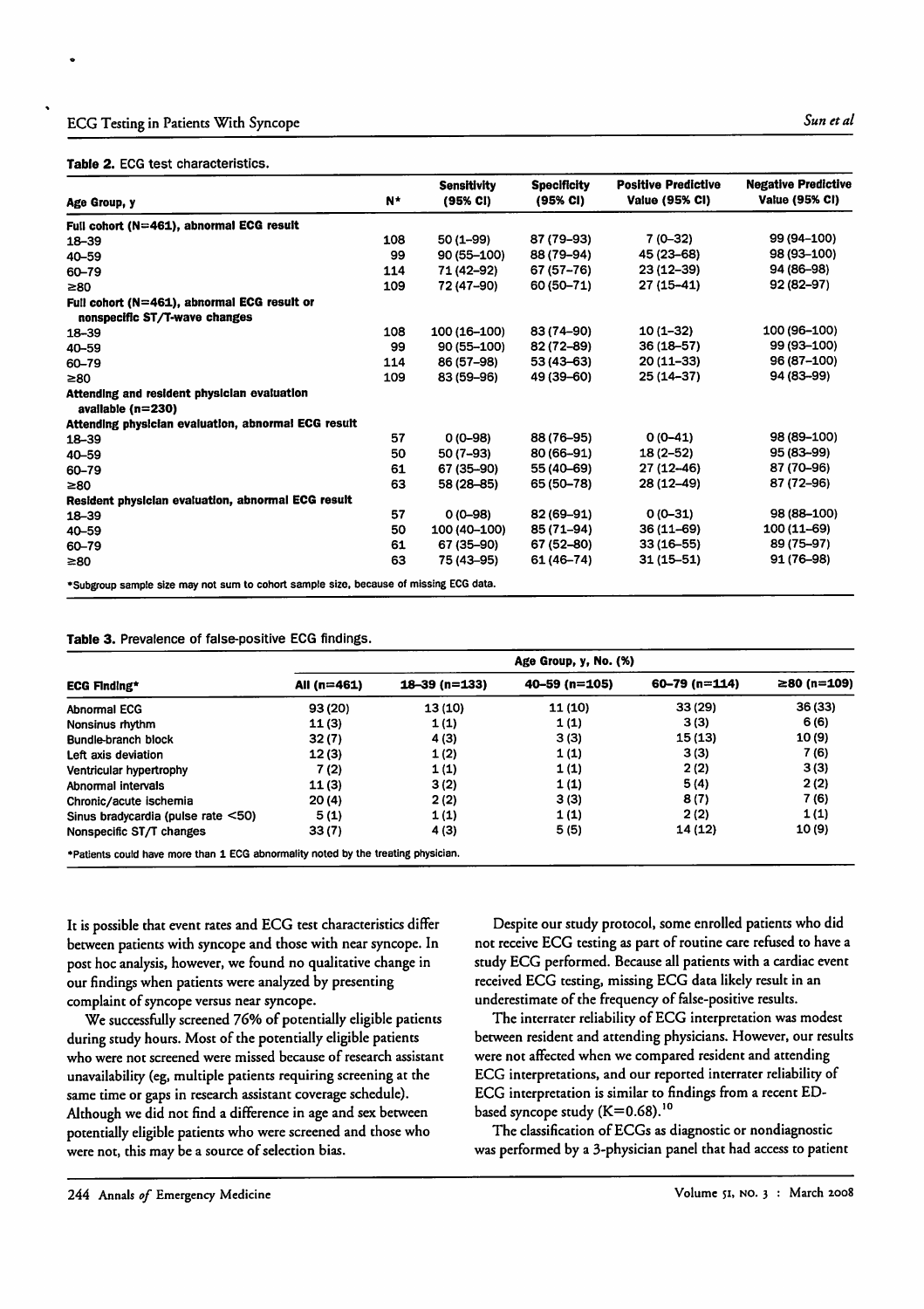### **Sun et al**

medical records and initial ECGs. ECG review unblinded to age may be source of bias. However, there was high degree of agreement among the 3 reviewers (89% unanimous judgment on first review) about whether the initial ECG was diagnostic for the cause of syncope, suggesting that the risk of bias is low.

Our composite outcome included arrhythmia, myocardial infarction, and structural heart disease. Structural heart disease includes preexisting conditions and may be conceptually distinct from discrete events such as arrhythmias and myocardial infarction. In a post hoc analysis, we found no qualitative changes in our findings when we excluded patients who were thought to have structural heart disease as the cause of syncope.

In our data collection forms, we considered sinus bradycardia less than 50 beats/min to be abnormal. In the outcomes adjudication phase of the study, however, we defined clinically significant bradycardia to include symptomatic bradycardia or a pulse rate less than 40 beats/min regardless of symptoms based on input from local electrophysiologists. We performed a post hoc analysis to harmonize these definitions by reclassifying isolated sinus rhythm of 40 beats/min and greater as a normal ECG finding. We found a nonsignificant trend toward reduced ECG sensitivity in patients older than 40 years, and there were no qualitative changes in ECG specificity. Thus, the way we defined "bradycardia" is unlikely to affect our overall findings of low ECG diagnostic yield and predictive accuracy in younger patients.

The total number of cardiac events was low, and therefore CIs around test characteristic estimates were relatively wide. Our study provides preliminary findings that should be verified in larger patient cohorts.

Finally, our studywas performed at a single academic center and may not be generalizable to other institutions.

#### *DISCUSSION*

Although routine ECG testing has been recommended for the evaluation of syncope, in our study cohort it had low diagnostic yield and predictive accuracy in younger patients. Furthermore, ECG testing was associated with a 10% frequency of incidental findings unrelated to syncope in patients younger than 40 years. Our findings of low predictive accuracy did not change when we considered nonspecific, ST/T-wave findings in addition to other predefined ECG abnormalities. Although our primary analysis relied on ECG interpretation by resident physicians, sensitivity analysis using attending physician ECG interpretation did not affect our results. To the best of our knowledge, this is the first study to report ECG test characteristics in syncope as a function of age.

In our cohort, the majority of patients younger than 40 years did not have a history of cardiac illness and were thought by the treating physicians to have a vasovagal cause for their presentation. The 2 patients in this age group who experienced a cardiac event had known, preexisting cardiac problems, and ECG testing was not diagnostic in either patient. One patient with known idiopathic ventricular arrhythmia had an initial ED

ECG with nonspecific ST/T changes and was diagnosed with ventricular tachycardia on interrogation of his implanted defibrillator. The other patient with known idiopathic cardiomyopathy was noted to have an electronic pacemaker rhythm on hisED ECG; the admitting medical team attributed the patient's syncopal episode to a cardiac ejection fraction of20%.

In this low-risk age group, a nondiagnostic ECG abnormality is likely to represent an incidental finding that is not predictive of a 14-day cardiac event. The low frequency of 14-day cardiac events in this age group results in a low positive predictive value and a significant number of false-positive findings. These false-positive findings may lead to additional evaluation, including cardiology consultation and hospitalization, and 3 of 133 patients younger than 40 years in our study received additional cardiology evaluation triggered by abnormal ECG findings. Therefore, it may be reasonable to defer ECG testing in young patients without cardiac comorbidity and who have a medical history and physical examination result consistent with a benign cause of syncope.

ECG specificity decreased with advancing age, and this finding reflects an increasing ratio of ECG abnormalities to acute, syncope-related cardiac events as a function of age. The high prevalence of ECG abnormalities in older patients is likely due to chronic comorbidities, including coronary artery disease, cardiac valve disorders, and hypertension, whereas the incidence of acute cardiac events in syncope is relatively low even in higher-risk groups such as the elderly. However, the ECG did identify an arrhythmic cause of syncope in approximately 5% of patients older than 40 years. Routine ECG testing may therefore be necessary in these higher-risk age groups, despite the increase in incidental, abnormal findings.

In conclusion, we found that ECG testing for syncope had low diagnostic yield and was associated with a 10% frequency of incidental abnormalities unrelated to syncope in patients younger than 40 years. It may be reasonable to defer ECG testing in younger patients without cardiac problems and who have a presentation consistent with a benign case of syncope, although our findings should be verified in larger, multisite studies.

#### **Supervising editor:** Allan B. Wolfson, MD

**Author contributions:** BCS, JRH, WRM, and CMM conceived the study. BCS and CMM obtained funding for this study. BCS, GZS, and GZG were responsible for data collection and outcomes review, and BCS supervised the overall data collection process. BCS performed the data analysis and drafted the article. All authors contributed substantially to article revisions. BCS takes responsibility for the paper as a whole.

**Funding and support:** By **Annals** policy, all authors are required to disclose any and all commercial, financial, and other relationships in any way related to the subject of this article, that may create any potential conflict of interest. See the Manuscript Submission Agreement in this issue for examples of specific conflicts covered by this statement. This study was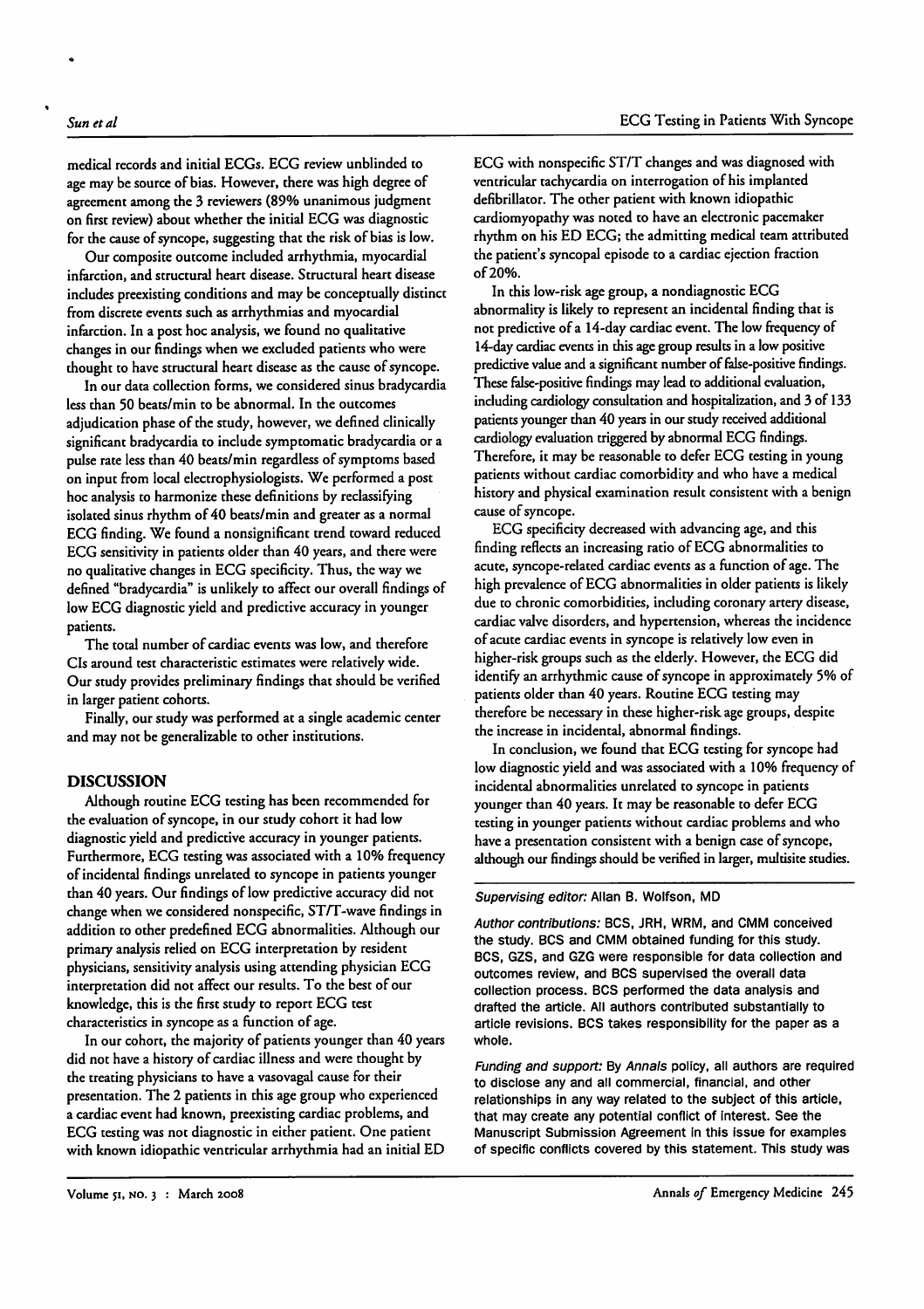#### ECGTesting in Patients With Syncope

supported by the UCLA Robert Wood Johnson Clinical Scholars Program (050721). Dr. Sun is supported by a UCLA National Institute of Aging K12 Award (K12AG001004) and an American Geriatrics Society Dennis Jahnigen Career Development Award. Dr. Mangione was also partially supported by the UCLA Center for Health Improvement in Minority Elders/Resource Centers for Minority Aging Research, NIH/NIA (AG 02-004).

**Publication dates:** Received for publication January 17, 2007. Revisions received March 7, 2007, and March 14, 2007. Accepted for publication April 6, 2007. Available online June 7, 2007.

GZ Gabayan originally submitted this article under the name Gelarah Zargaraff.

Reprints not available from the authors.

**Address for correspondence:** Benjamin Sun, MD, MPP, Office 3214A, Mail Stop 111, Building 500, Wing 3E, West Los Angeles Veterans Affairs Medical Center, 11301 Wilshire Blvd. Los Angeles, CA 90073; 310-268-3002, fax 310-268-4818; E-mail bsun@post.harvard.edu.

#### *REFERENCES*

- 1. Sun BC, Emond JA, Camargo CAJr. Characteristics and admission patterns of patients presenting with syncope to U.S. emergency departments, 1992-2000. **Acad EmergMed.** 2004;11:1029-1034.
- 2. American College of Emergency Physicians. Clinical policy: critical issues in the evaluation and management of patients presenting with syncope. **Ann Emerg Med.** 2001;37:771-776.
- 3. Kapoor WN. Syncope. *N Engl J Med.* 2000;343:1856-1862.
- Linzer M, Yang EH, Estes NA 3rd, et al. Diagnosing syncope. Part 1: value of history, physical examination, and electrocardiography. Clinical Efficacy Assessment Project of the American College of Physicians. **Ann Intern Med.** 1997;126:989-996.
- Brignole M, Alboni P, Benditt D, et al. Guidelines on management (diagnosis and treatment) of syncope. *Eur Heart J.* 2001;22: 1256-1306.
- Strickberger SA, Benson DW, Biaggioni I, et al. AHA/ACCF Scientific Statement on the evaluation of syncope: from the American Heart Association Councils on Clinical Cardiology, Cardiovascular Nursing, Cardiovascular Disease in the Young, and Stroke, and the Quality of Care and Outcomes Research Interdisciplinary Working Group; and the American College of Cardiology Foundation: in collaboration with the Heart Rhythm Society: endorsed by the American Autonomic Society. **Circulation.** 2006;113:316-327.
- 7. Sun BC, Emond JA, Camargo CA Jr. Inconsistent electrocardiographic testing for syncope in United States emergency departments. **Am J Cardiol.** 2004;93:1306-1308.
- 8. Sun BC, Mangione CM, Merchant G, et al. External validation of the San Francisco Syncope Rule. **Ann Emerg Med.** 2007;49:42O-427.
- Cha S, Bagniewski S, Senspe BS. **Mayo Clinic Division of Biostatlstics.** Available at: http://mayo.research.mayo.edu/mayo/ research/biostat/sasmacros.cfm. Accessed April 16, 2006.
- 10. Quinn JV, Stiell IG, McDermott DA, et al. Derivation of the San Francisco Syncope Rule to predict patients with short-term serious outcomes. **Ann Emerg Med.** 2004;43:224-232.
- 11. Sarasin FP, Louis-Simonet M, Carballo D, et al. Prospective evaluation of patients with syncope: a population-based study. **Am J Med.** 2001;111:177-184.

#### *Did you know?*

You can track the impact of your article with citation alerts that let you know when your article (or any article you'd like to track) has been cited by another Elsevier-published journal.

#### *Visit www.annemergmed.com today to see what else is new online!*